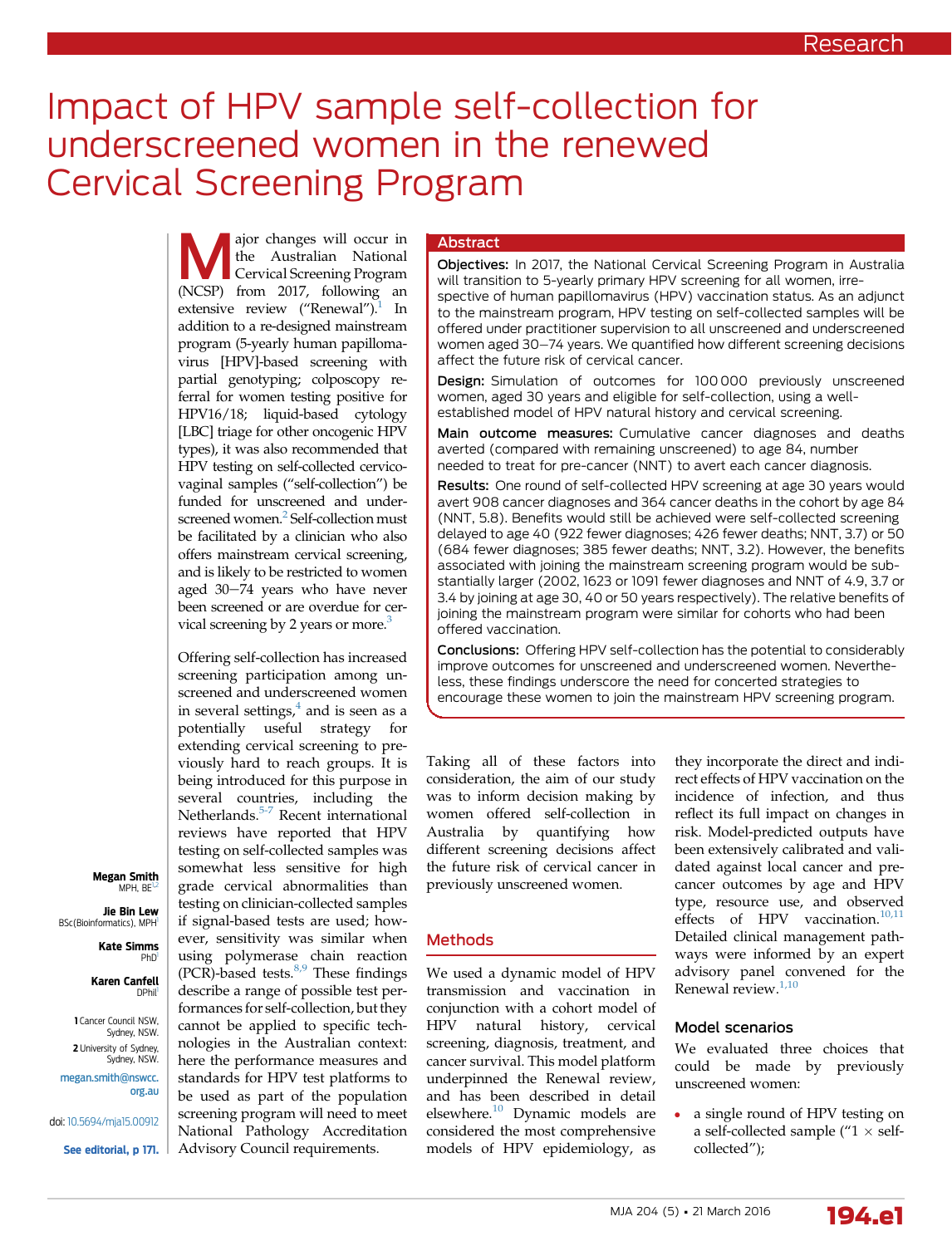- a single round of HPV testing on a clinician-collected sample  $("1 \times$  clinician-collected"); and
- joining the mainstream screening program (5-yearly HPV-based screening with partial genotyping for HPV16/18 and LBC triage for other oncogenic HPV types; testing on clinician-collected samples) ("join the program").

The comparator in all cases was choosing to remain unscreened. In the single screening round scenarios (the first two options), women were assumed to complete a single round of screening, but then to never reattend for subsequently recommended rounds. We considered a round of screening to be completed if the women were HPV-negative on their primary screening test, or if they were HPV-positive but had subsequently undergone appropriate follow-up and had then been recommended to return to routine screening. The main analysis evaluated outcomes based on a decision taken at age 30 years, as this is the earliest age at which self-collection will be offered to most women, but we also considered the outcomes if the decision was deferred to age 40 or 50 years.

Since the intention was to provide information useful to women when making their decision, we assumed that those who elected to undergo screening would attend for all subsequently indicated tests and procedures, including LBC triage (an additional visit is required, as LBC cannot be performed on a selfcollected sample), colposcopy, and treatment. In a sensitivity analysis, we examined imperfect compliance with the recommended follow-up [\(Appendix,](https://www.mja.com.au/sites/default/files/issues/204_05/10.5694mja15.00912_Appendix.pdf) section 3).

## Test characteristics

The characteristics of HPV testing on self-collected samples (baseline and feasible range) were informed by a recent meta-analysis of performance relative to clinician-collected samples $\delta$  [\(Appendix,](https://www.mja.com.au/sites/default/files/issues/204_05/10.5694mja15.00912_Appendix.pdf) section 2.1). We took a conservative approach and considered a performance range based on international data relevant to various test technologies. $<sup>7</sup>$  $<sup>7</sup>$  $<sup>7</sup>$  In the</sup>

baseline analysis, we assumed that self-collected samples would be tested for any oncogenic HPV type. In a sensitivity analysis, we evaluated the use of a clinical test with partial genotyping on these samples, allowing differential management of women who test positive for HPV16/18, consistent with the mainstream screening program and an Australian trial of self-collection.<sup>[12](#page-7-0)</sup> The characteristics of other tests used were informed by meta-analyses, and by colposcopy test data from Australia and England ([Appendix,](https://www.mja.com.au/sites/default/files/issues/204_05/10.5694mja15.00912_Appendix.pdf) sections  $2.2-2.4$ ).

#### HPV vaccination

The baseline analysis estimated outcomes for women in the absence of HPV vaccination, which would be relevant for older women; however, in a secondary analysis we also considered outcomes for a cohort of women offered vaccination against HPV16/18 at age 12, as currently implemented in Australia. Estimates of the uptake of vaccination by these girls (72%) and by older females (included to capture the indirect effects of the catch-up program) were based on published data.[13,14](#page-7-0) National uptake data for males (included to capture the indirect effects of the program) were not yet available, so we assumed an age-specific uptake by those offered vaccination since 2013 equivalent to that achieved among females, based on initial state-based reports.[15](#page-7-0) Results for cohorts offered vaccination would be relevant to women in Australia who turn 30 years of age from around 2026 (who were offered HPV vaccination at age 12), but are also potentially useful for those who turn 30 from 2017 onwards (who were offered vaccination when aged  $13-20$  years; since some will have been exposed to HPV prior to vaccination, their absolute risks of developing cervical cancer will be slightly higher than for those offered vaccination at age 12).

#### Outcomes assessed

We estimated for a cohort of 100 000 previously unscreened women aged 30 years the cumulative numbers of incident cervical cancer diagnoses, cervical cancer deaths, and women ever treated for cervical pre-cancer to age 84 years. The number of women needing to be treated for cervical precancer (NNT) to avert one cancer diagnosis (or one cancer death),<br>compared with women who with women who remained unscreened, was also calculated as a measure of the balance between the benefits and harms of screening.

#### Sensitivity analyses

In addition to those previously discussed, we also performed sensitivity analyses of several parameters that were previously found to be the most influential across a range of screening evaluations using our model, as well as of those parameters for which the value was most uncertain [\(Appendix](https://www.mja.com.au/sites/default/files/issues/204_05/10.5694mja15.00912_Appendix.pdf), section  $1$ ).<sup>[10,16](#page-7-0)</sup> These included the accuracy of triage testing with LBC, the diagnostic accuracy of colposcopy, and the management of women who test positive for oncogenic HPV types other than 16/18 at the primary test and whose LBC triage test is low grade ("intermediate risk"; 12-month recall  $v$  colposcopy referral).

## Ethics approval

This model-based study did not involve human participants, so ethics approval was not required. A number of de-identified datasets were used in the prior development and calibration of the model platform that was used for this evaluation. Ethics approval for the use and analyses of these datasets to inform the model was provided by the Cancer Council NSW Ethics Committee (references 232, 236) and by the University of New South Wales Human Research Ethics Committee (references HC13270, HC13349).

# Results

Compared with remaining unscreened, a single screening round at age 30 substantially reduced cancer incidence and mortality, and the number of cancer cases or deaths averted continued to increase over a woman's life ([Box 1,](#page-2-0) [Box 2](#page-3-0)).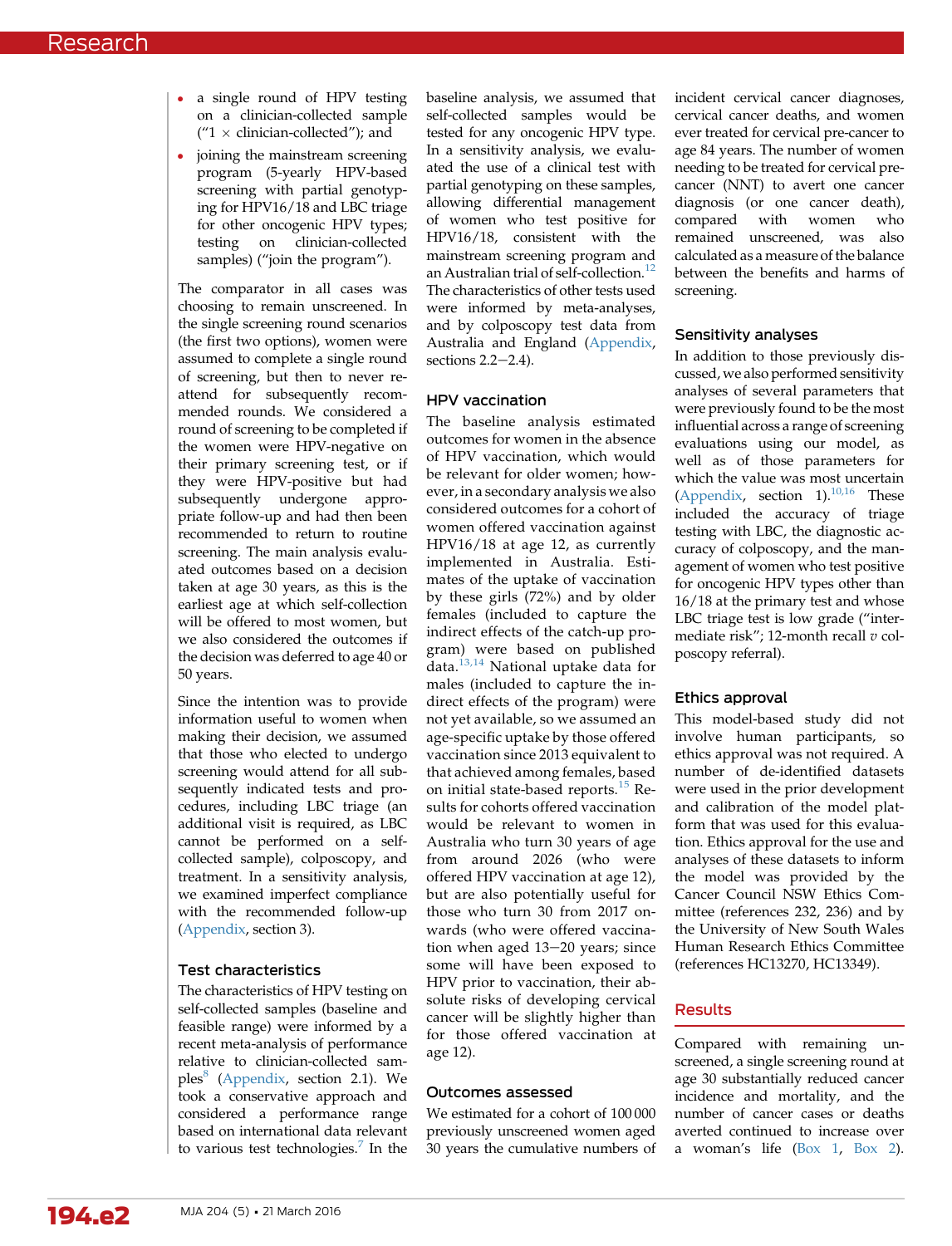<span id="page-2-0"></span>1 Impact of screening decision at age 30 years on the future risk of cervical cancer diagnosis and death, and treatment for pre-cancer, for a cohort of 100 000 previously unscreened women aged 30 years (unvaccinated cohort)

|                                | Number of women affected by cervical cancer, by age:                |          |           |             |  |
|--------------------------------|---------------------------------------------------------------------|----------|-----------|-------------|--|
|                                | 40 years                                                            | 50 years | 60 years  | Lifetime*   |  |
| Cervical cancer diagnosis      |                                                                     |          |           |             |  |
| Join program <sup>+</sup>      | 99                                                                  | 120      | 139       | 205         |  |
| $1 \times$ clinician-collected | 104                                                                 | 245      | 476       | 1187        |  |
| $1 \times$ self-collected      | 140                                                                 | 316      | 572       | 1299        |  |
| Remain unscreened              | 312                                                                 | 811      | 1299      | 2207        |  |
| Cervical cancer death          |                                                                     |          |           |             |  |
| Join program <sup>t</sup>      | 22                                                                  | 26       | 30        | 45          |  |
| $1 \times$ clinician-collected | 22                                                                  | 46       | 117       | 490         |  |
| $1 \times$ self-collected      | 28                                                                  | 62       | 145       | 531         |  |
| Remain unscreened              | 53                                                                  | 177      | 367       | 895         |  |
| Died from other causes         | 488                                                                 | 1655     | 4195-4202 | 39509-39780 |  |
|                                | Relative risk reduction compared with remaining unscreened, by age: |          |           |             |  |

|                                | now readerion compared with remaining onocreancy, by age: |          |          |           |  |
|--------------------------------|-----------------------------------------------------------|----------|----------|-----------|--|
|                                | 40 years                                                  | 50 years | 60 years | Lifetime* |  |
| Cervical cancer diagnosis      |                                                           |          |          |           |  |
| Join program <sup>t</sup>      | 68%                                                       | 85%      | 89%      | 91%       |  |
| $1 \times$ clinician-collected | 67%                                                       | 70%      | 63%      | 46%       |  |
| $1 \times$ self-collected      | 55%                                                       | 61%      | 56%      | 41%       |  |
| Cervical cancer death          |                                                           |          |          |           |  |
| Join program <sup>†</sup>      | 58%                                                       | 85%      | 92%      | 95%       |  |
| $\times$ clinician-collected   | 58%                                                       | 74%      | 68%      | 45%       |  |
| $\times$ self-collected        | 47%                                                       | 65%      | 61%      | 41%       |  |
|                                | Women ever treated for cervical pre-cancer, by age:       |          |          |           |  |
|                                | 40 years                                                  | 50 years | 60 years | Lifetime* |  |
| Join program <sup>t</sup>      | 7373                                                      | 8498     | 9143     | 9894      |  |
| $1 \times$ clinician-collected | 5973                                                      | 6018     | 6019     | 6019      |  |
| $1 \times$ self-collected      | 5235                                                      | 5277     | 5278     | 5279      |  |

\* Until (and including) 84 years of age. † Five-yearly human papilloma virus (HPV)-based screening with partial genotyping; colposcopy referral for women testing HPV16/18 positive; liquid-based cytology triage for other oncogenic HPV types.

One round of self-collected sample HPV screening in 100 000 women aged 30 years would avert 908 cancer diagnoses and 364 cancer deaths by age 84 (NNT, 5.8). Over a lifetime, the number of cancer cases or deaths averted by joining the mainstream program at age 30 years was about double that associated with a single screen at the same age. Underlying these findings is the fact that cancer incidence and mortality both start to increase again about 10 years after a single screen at age 30 years, whereas the lower incidence rate is maintained for most of a woman's life if

they join the program ([Box 3\)](#page-4-0). Joining the program was associated with the lowest NNT to avert each cancer case or death over a lifetime.

When the screening decision was deferred until age 40 or 50, the reduction in cancer diagnoses and deaths remained greatest when a woman joined the mainstream screening program; even doing so at age 50 averted more cases than a single screening round at age 30 or 40 (1091 fewer diagnoses and 583 fewer deaths [NNT, 3.4] by joining the program at age  $50 v 908$  or 922 fewer

diagnoses and 364 or 426 fewer deaths [NNT, 5.8 or 3.7] for a single round of self-collection at ages 30 or 40 respectively). For each sample type, a single round of screening at age 40 prevented more cervical cancer cases and deaths than a single round at either age 30 or 50 (for selfcollection, a single round of screening at ages 30, 40 or 50 years resulted in 908, 922 and 684 fewer diagnoses and 364, 426 and 385 fewer deaths respectively; for a cliniciancollected sample, in 1020, 1049 and 775 fewer diagnoses, and 406, 480 and 437 fewer deaths respectively)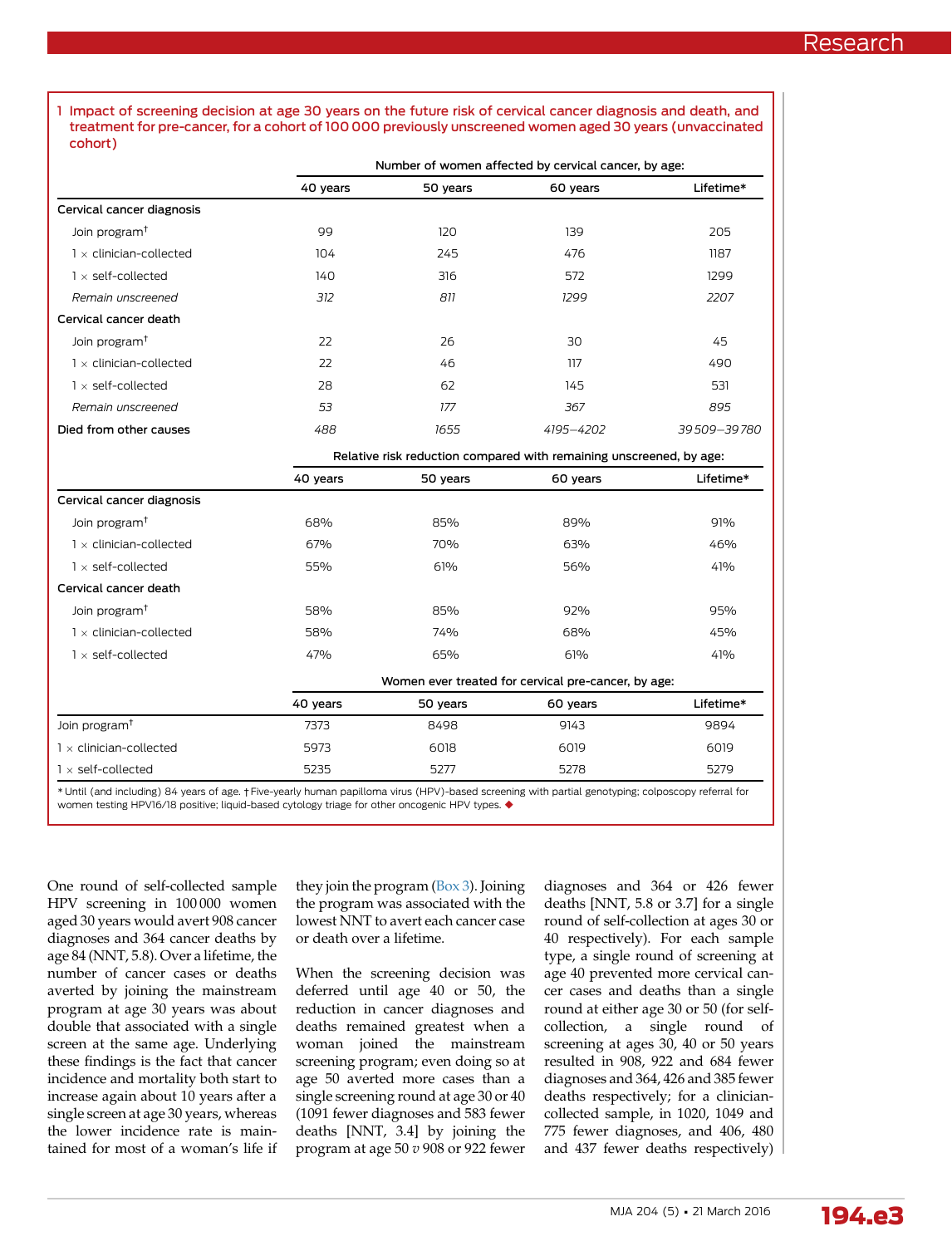<span id="page-3-0"></span>

[\(Box 4](#page-5-0)). While having a first screen at older ages often reduced the number of cases averted, the NNT to avert a cancer case was also lower.

Relative reductions in the numbers of cervical cancer diagnoses and deaths were similar for women in cohorts offered HPV vaccination and those who were not offered HPV vaccination. These reductions were substantial even when only one screening round was undertaken; however, the absolute numbers of diagnoses and deaths averted in those offered vaccination was smaller (by  $63-70%$ ) because of their lower underlying risk. In women offered vaccination, joining the program at age 30 averted more than twice as many cancer diagnoses and

deaths as a single screen at the same age, and was also associated with a lower NNT to avert each cancer case (Box 2). Joining the program at age 50 remained more effective than a single screen at ages 30, 40 or 50 years ([Box](#page-5-0) [4](#page-5-0)). At age 30, joining the mainstream program had the most favourable balance between benefits and harms; at older ages, the NNT was similar for all screening decisions. The NNT to avert a cancer diagnosis was 44-64% higher for women who had been offered vaccination than for those who were not [\(Box 4\)](#page-5-0).

# Sensitivity analyses

No feasible assumptions considered in sensitivity analysis altered the estimate of the number of diagnoses averted by more than 5%, or the NNT to avert a diagnosis by more than 8% (supplementary figures 3 and 4 in the [Appendix](https://www.mja.com.au/sites/default/files/issues/204_05/10.5694mja15.00912_Appendix.pdf)). Results for selfcollection were most sensitive to the accuracy of the HPV test and the availability of partial genotyping for HPV16/18. The effectiveness of joining the mainstream program was most sensitive to women's compliance with the recommended tests, whereas the effect of this on single screening round scenarios was smaller (further discussion in the [Appendix,](https://www.mja.com.au/sites/default/files/issues/204_05/10.5694mja15.00912_Appendix.pdf) section 5).

# **Discussion**

This study provides valuable information that can inform decision

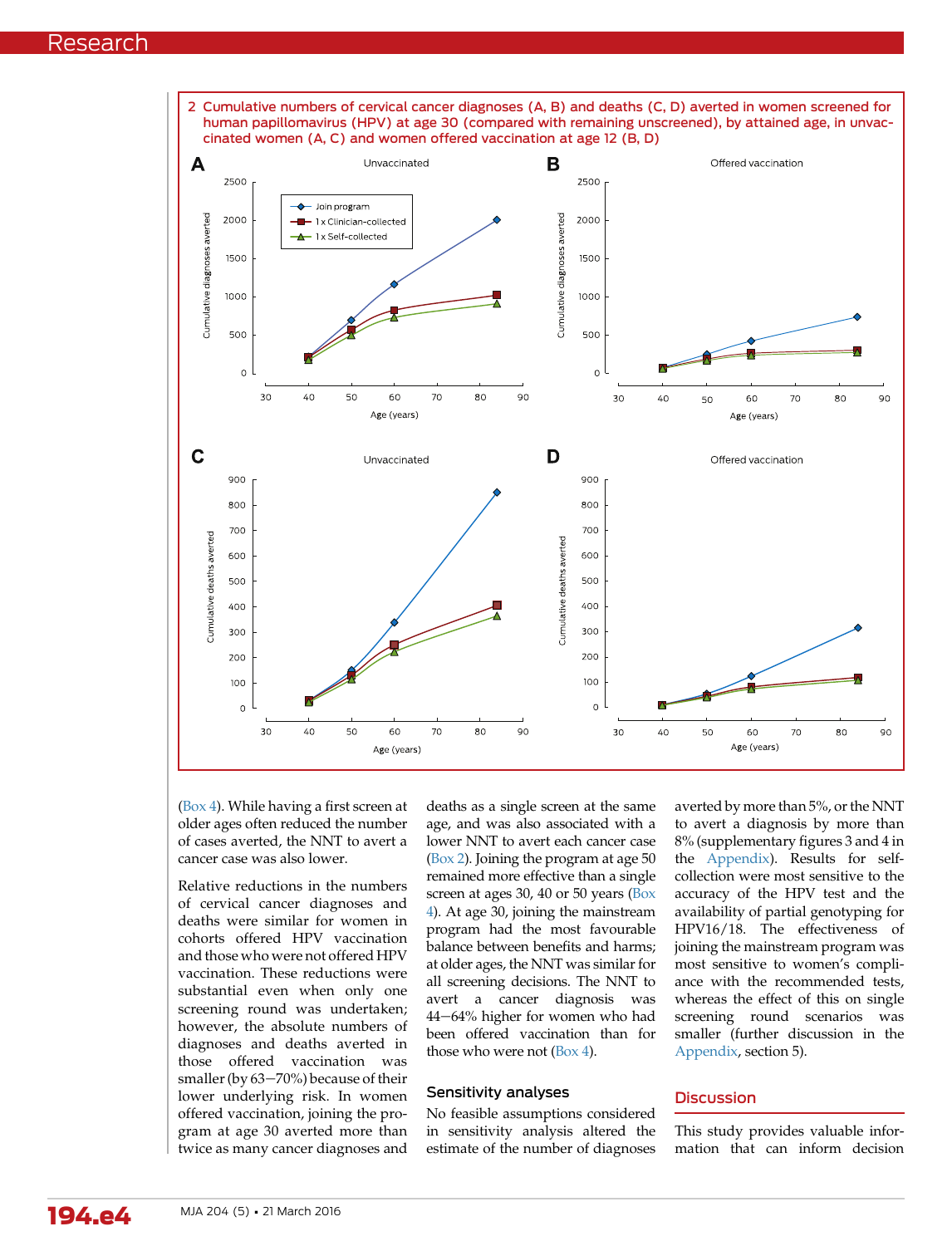<span id="page-4-0"></span>

making by women and clinicians. Even a single round of HPV screening on a self-collected sample can reduce the lifetime risk of a cervical cancer diagnosis, by around 41% if performed at age 30 or 40 years. A single round of HPV testing on a clinician-collected sample may offer superior results, but it is possible that the difference in outcomes may be smaller if a sufficiently accurate HPV test is used and if partial genotyping is performed on selfcollected samples. However, our results also indicate that joining the mainstream program, even at an older age, offers substantially greater protection. Our findings also help to quantify the benefit for women of joining the program rather than being screened only once. For example, the benefit for women who continue to attend for recommended screening after a first screen at the age of 30 years is about double that of undergoing a single round of screening at 30. The balance of benefits and harms associated with joining the mainstream program was more favourable than or similar to that for a single screening round at all ages we considered in this analysis.

Self-collection was recommended during the Renewal review in the context of several factors in Australia. First, the 2-yearly cervical screening participation rate had remained relatively stable at around 60% for more than a decade, and the proportion of women remaining unscreened after 3 (almost 30%) or 5 years (about 17%) had also not decreased. Second, cervical cancers were mostly diagnosed in women who were unscreened or had not been screened in the previous 3.5 years (45% and 23% respectively of diagnosed invasive cancers in 2012).<sup>[17](#page-7-0)</sup> Third, there were persistent disparities in screening participation, with lower participation rates in lower socio-economic groups, among Aboriginal and Torres Strait Islanders, and in some migrant groups, and these participation disparities were reflected in the incidence of cervical cancer.[18-22](#page-7-0) These factors suggested that infrequent or non-participation in screening was a major barrier to further reducing the incidence of cervical cancer (which had plateaued over the past decade), and was also driving some persistent inequalities in cervical cancer incidence. Consequently, ensuring that all Australian women have access to a program that is acceptable, as well as effective and efficient, was a fundamental aim of Renewal.<sup>[11](#page-7-0)</sup> Self-collection is specifically aimed at women who are un-screened or underscreened.<sup>[2](#page-7-0)</sup>

Two recent studies in Victoria suggested that self-collection is likely to be acceptable among women who are not being screened regularly, although, as both involved a mail-out model, their findings are not directly comparable with the NCSP recommendations. The iPap trial compared participation by previously unscreened and underscreened women who were randomly assigned to receiving either a mailed-out selfcollection kit or a screening reminder letter.<sup>[12](#page-7-0)</sup> Offering self-collection was more effective in increasing participation than a reminder; attendance for recommended follow-up tests was high among women who returned a self-collected sample in the iPap trial; and participants reported finding self-collection simpler, more comfortable and less embarrassing than their previous Pap test (personal communication, Dorota Gertig, Medical Director, Victorian Cervical Cytology Register, July 2015). Secondly, a telephone survey in which women were asked about the option of home-based self-collection found that almost two-thirds of women who were unscreened or underscreened preferred this option to cliniciancollected samples. $^{23}$  $^{23}$  $^{23}$  Time since the most recent cervical screening test was the only significant factor associated with a preference for selfcollection, with women who were up to date with screening less likely to prefer self-collection (27%) than women who had never been screened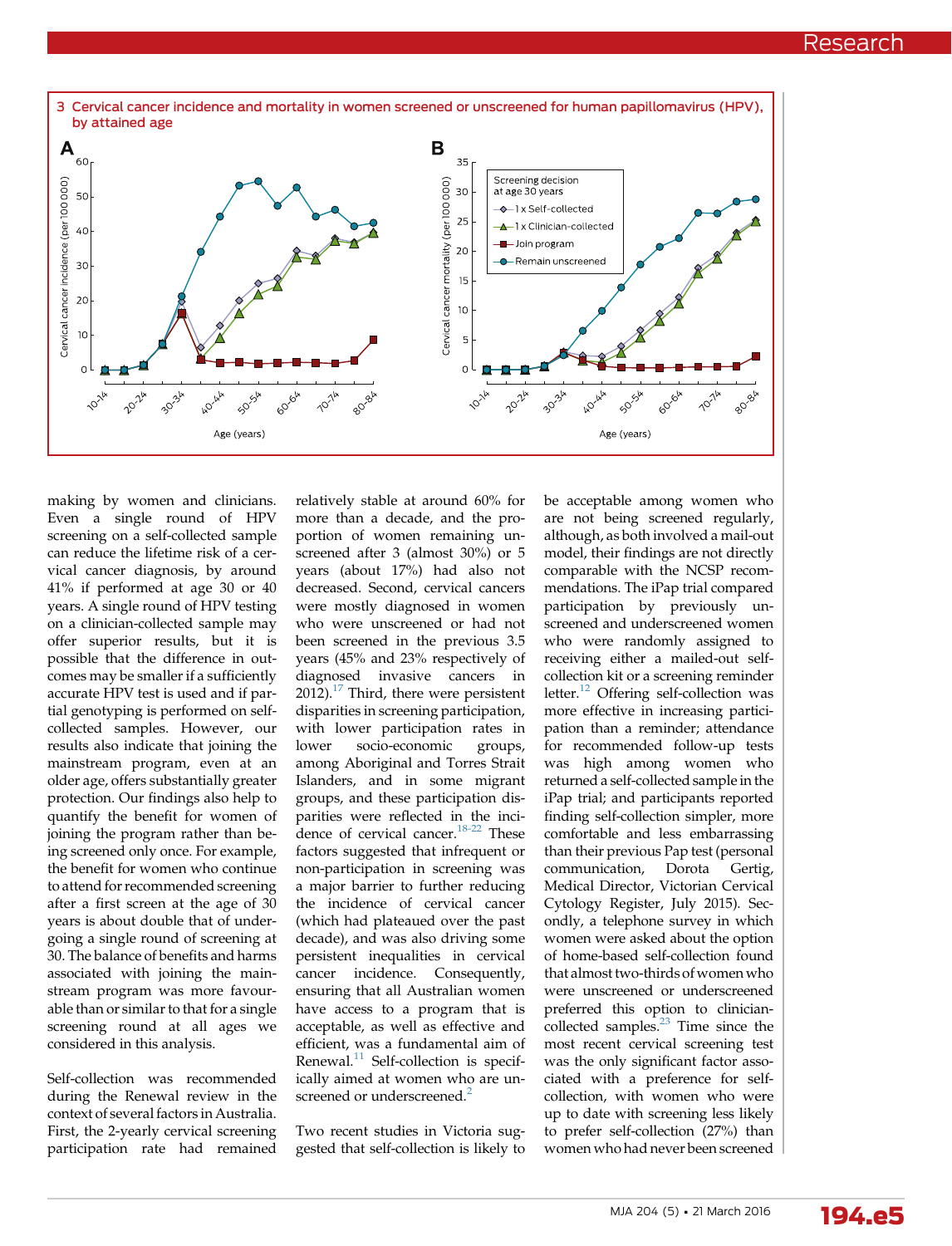<span id="page-5-0"></span>

(62%; odds ratio [OR], 4.16; P < 0.001) or had not been screened in the previous three years (65%; OR, 5.19;  $P < 0.001$ ). Women who did not favour self-collection most commonly cited a preference for seeing a general practitioner and a lack of confidence in their ability to collect the sample properly. This suggests that the model proposed for the NCSP, where self-collection is facilitated by a practitioner who also performs mainstream screening, is appropriate, as women may be reassured about their ability to perform the test by the facilitating provider or elect to have their practitioner collect a sample. However, some of the women who are currently less likely to participate in screening, including Aboriginal and Torres Strait Islander women, migrants, and those from lower socio-economic groups, were under-represented in the survey.

One concern about self-collection is that women who currently attend the mainstream program may switch to self-collection, and this could lead to a less effective program overall. The proposed model of restricting selfcollection through a screening provider to under- and unscreened women is designed to reduce this problem. The results from our study provide additional information for both the provider and the woman by quantifying both the benefit of selfcollection for unscreened women and the additional benefit of remaining in the mainstream program. Findings from a recent modelling study in the Netherlands suggest that, to maintain the overall effectiveness of a program including targeted self-collection, it is crucial that women at the greatest risk are among those who adopt selfcollection and that a sufficiently

accurate test is used. $24$  Our results also underline the importance of using a sufficiently accurate test and partial genotyping for HPV16/18 for ensuring comparable long term cancer outcomes in self-collected and clinician-collected samples.

The strengths of this study include the use of a robust model that has been calibrated against a large number of program outputs, and that clinical management pathways incorporated detailed local expert input. $10$  Another strength is that it included estimates for women offered vaccination during early adolescence, meaning the results will remain informative into the future. When self-collection first becomes available for unscreened women aged 30-74 years in 2017, the youngest women eligible will have been 20 years old when the HPV vaccination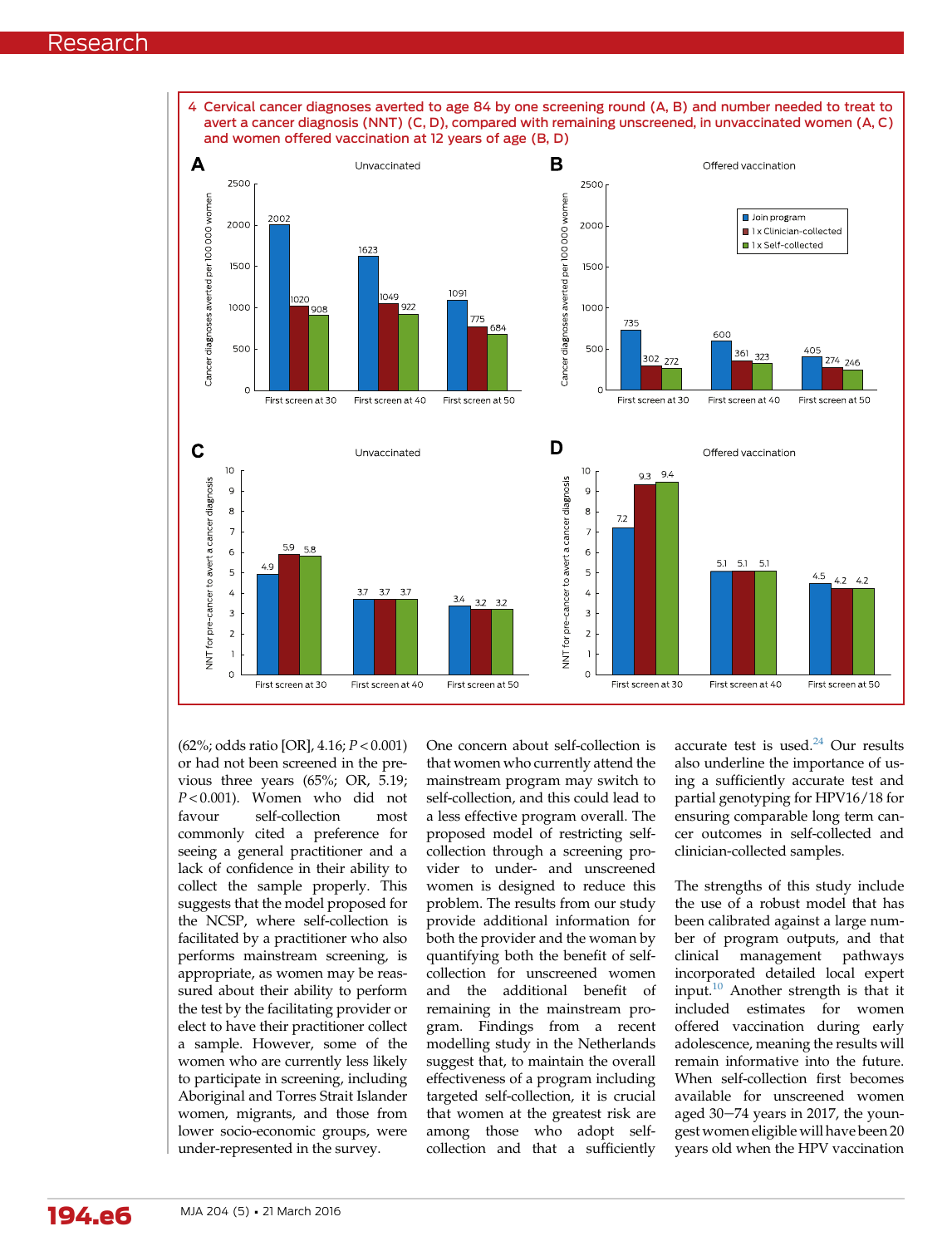program commenced. A sizeable proportion of these women will have been vaccinated (30-63% with three doses), $14$  although possibly with lower effectiveness than in the cohorts modelled here.<sup>[25](#page-8-0)</sup> The absolute benefit of screening in these intermediate cohorts will potentially be slightly higher than for those offered vaccination at age 12, but our results suggest that the relative reductions are similar in both unvaccinated cohorts and those offered vaccination. Our results for cohorts offered vaccination will be fully applicable to women turning 30 from 2026.

As our results are intended to provide guidance for women and clinicians when making decisions, a limitation to our study is that compliance with recommended follow-up tests and procedures was assumed to be perfect. This assumption means our results cannot be directly interpreted as populationwide results; this was beyond the scope of the current study. However, trial data support the strong benefits we found from even a single screening round (further discussion in the [Appendix](https://www.mja.com.au/sites/default/files/issues/204_05/10.5694mja15.00912_Appendix.pdf), section 7), and these benefits did not vary substantially across the range of compliance assumptions examined. Self-collection at regular intervals was not evaluated, given the greater uncertainties in the evidence concerning the use of self-collection for routine screening, and because self-collection is not intended as a regular replacement for cliniciancollected samples.

Our results support offering selfcollection to women who are unscreened and reluctant to join the mainstream screening program, including older women, for whom the balance between benefits and harms remains very favourable. However, the level of protection achieved by joining the mainstream program and thereafter undergoing regular screening, even at older

ages, is far greater. Engaging women and redressing barriers to their participation in the mainstream program must remain a primary focus.

Acknowledgements: The Policy1 model platform was developed earlier with grants from the National Health and Medical Research Council and with funding from the Medical Services Advisory Committee and Cancer Council NSW. Karen Canfell receives salary support (Career Development Fellowship) from the National Health and Medical Research Council. Megan Smith was awarded funding by the University of Sydney Postgraduate Research Support Scheme to partially reimburse travel expenses incurred to present this (and other) research at HPV2015 (Lisbon, 2015).

Competing interests: Karen Canfell is a co-principal investigator of an investigator-initiated trial of cytology and primary HPV screening in Australia (Compass; NCT02328872) conducted and funded by the Victorian Cytology Service (VCS), a government-funded health promotion charity. The VCS has received equipment and a funding contribution for the Compass trial from Roche Molecular Systems and Ventana Inc (USA). Karen Canfell did not receive direct funding from industry for this trial or any other project, nor did her institution (Cancer Council NSW) receive such funding on her behalf.

Received 7 Aug 2015, accepted 4 Jan 2016.  $\blacksquare$ 

 $\odot$  2016 AMPCo Pty Ltd. Produced with Elsevier B.V. All rights reserved.

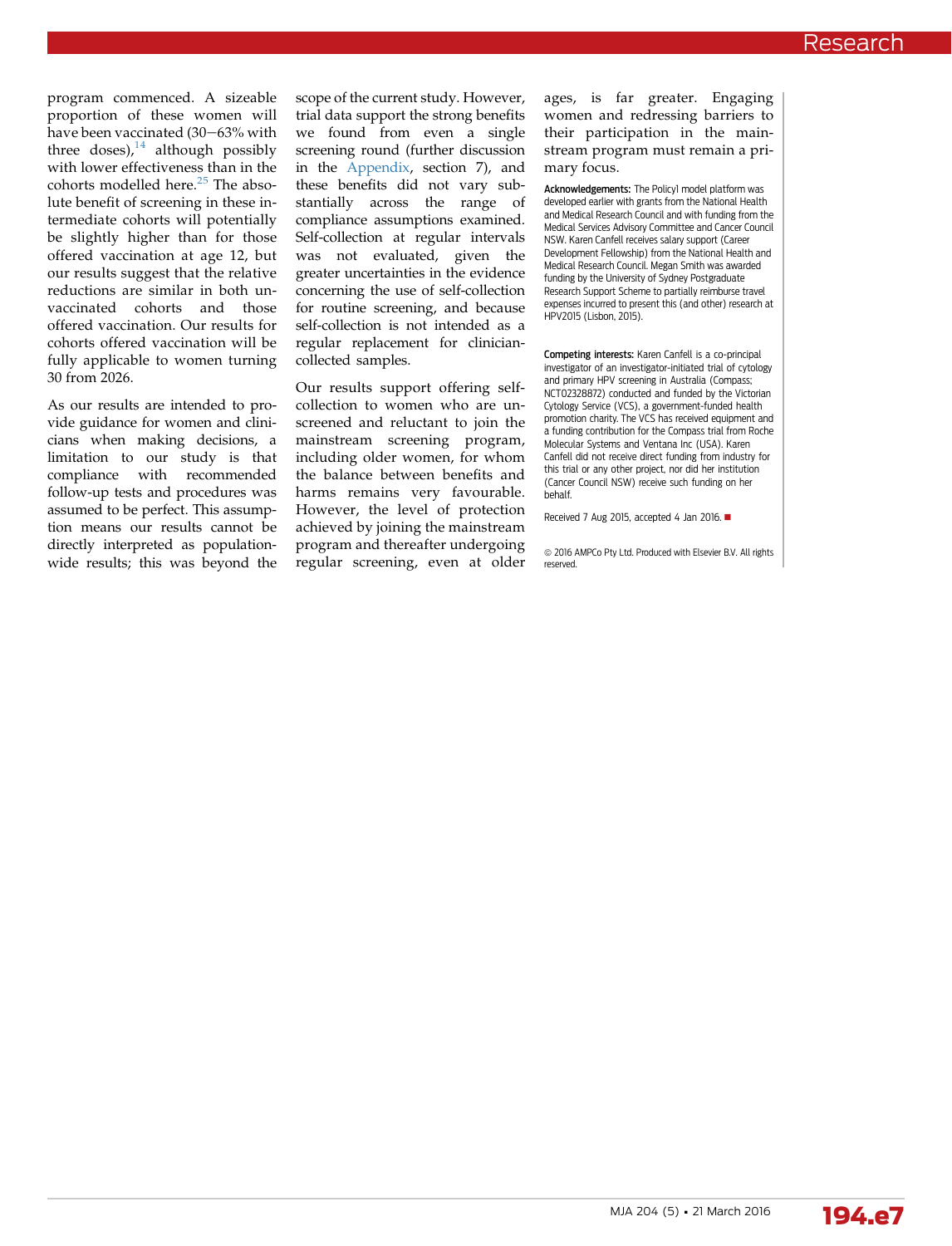- <span id="page-7-0"></span>1 Australian Government Department of Health. National Cervical Screening Program. Overview of the Renewal [website]. 2014. [http://www.](http://www.cancerscreening.gov.au/internet/screening/publishing.nsf/Content/overview-of-the-renewal) [cancerscreening.gov.au/internet/](http://www.cancerscreening.gov.au/internet/screening/publishing.nsf/Content/overview-of-the-renewal) [screening/publishing.nsf/Content/](http://www.cancerscreening.gov.au/internet/screening/publishing.nsf/Content/overview-of-the-renewal) [overview-of-the-renewal](http://www.cancerscreening.gov.au/internet/screening/publishing.nsf/Content/overview-of-the-renewal) (accessed Jan 2015).
- 2 Australian Government, Medical Services Advisory Committee. MSAC outcomes. Application no. 1276 — Renewal of the National Cervical Screening Program [public summary document]. 2014. [http://www.msac.](http://www.msac.gov.au/internet/msac/publishing.nsf/Content/FD36D6990FFAA639CA25799200058940/$File/1276%20-%20Final%20MSAC%20PSD%20-%20NCSP%20Renewal.pdf) [gov.au/internet/msac/publishing.nsf/](http://www.msac.gov.au/internet/msac/publishing.nsf/Content/FD36D6990FFAA639CA25799200058940/$File/1276%20-%20Final%20MSAC%20PSD%20-%20NCSP%20Renewal.pdf) [Content/FD36D6990FFAA639CA257](http://www.msac.gov.au/internet/msac/publishing.nsf/Content/FD36D6990FFAA639CA25799200058940/$File/1276%20-%20Final%20MSAC%20PSD%20-%20NCSP%20Renewal.pdf) [99200058940/\\$File/1276%20-%](http://www.msac.gov.au/internet/msac/publishing.nsf/Content/FD36D6990FFAA639CA25799200058940/$File/1276%20-%20Final%20MSAC%20PSD%20-%20NCSP%20Renewal.pdf) [20Final%20MSAC%20PSD%20-%](http://www.msac.gov.au/internet/msac/publishing.nsf/Content/FD36D6990FFAA639CA25799200058940/$File/1276%20-%20Final%20MSAC%20PSD%20-%20NCSP%20Renewal.pdf) [20NCSP%20Renewal.pdf](http://www.msac.gov.au/internet/msac/publishing.nsf/Content/FD36D6990FFAA639CA25799200058940/$File/1276%20-%20Final%20MSAC%20PSD%20-%20NCSP%20Renewal.pdf) (accessed May 2015).
- 3 Cancer Council Australia. Cervical Cancer Prevention Guidelines Working Party. Clinical management guidelines for the prevention of cervical cancer. Draft NCSP policy. [http://wiki.cancer.](http://wiki.cancer.org.au/australia/Guidelines:Cervical_cancer/Prevention/Draft_NCSP_Policy) [org.au/australia/Guidelines:Cervical\\_](http://wiki.cancer.org.au/australia/Guidelines:Cervical_cancer/Prevention/Draft_NCSP_Policy) [cancer/Prevention/Draft\\_NCSP\\_Policy](http://wiki.cancer.org.au/australia/Guidelines:Cervical_cancer/Prevention/Draft_NCSP_Policy) (accessed Feb 2016).
- 4 Snijders PJ, Verhoef VM, Arbyn M, et al. High-risk HPV testing on self-sampled versus clinician-collected specimens: a review on the clinical accuracy and impact on population attendance in cervical cancer screening. Int J Cancer 2013; 132: 2223-2236.
- 5 Rijksinstituut voor Volksgezondheid en Milieu. Population screening is about to change [Dutch]. 2015. [http://www.](http://www.rivm.nl/Onderwerpen/B/Bevolkingsonderzoek_baarmoederhalskanker/Bevolkingsonderzoek_gaat_veranderen) [rivm.nl/Onderwerpen/B/Bevolking](http://www.rivm.nl/Onderwerpen/B/Bevolkingsonderzoek_baarmoederhalskanker/Bevolkingsonderzoek_gaat_veranderen) [sonderzoek\\_baarmoederhalskanker/](http://www.rivm.nl/Onderwerpen/B/Bevolkingsonderzoek_baarmoederhalskanker/Bevolkingsonderzoek_gaat_veranderen) [Bevolkingsonderzoek\\_gaat\\_veranderen](http://www.rivm.nl/Onderwerpen/B/Bevolkingsonderzoek_baarmoederhalskanker/Bevolkingsonderzoek_gaat_veranderen) (accessed May 2015).
- 6 Arrossi S, Thouyaret L, Herrero R, et al. Effect of self-collection of HPV DNA offered by community health workers at home visits on uptake of screening for cervical cancer (the EMA study): a population-based cluster-randomised trial. Lancet Glob Health 2015; 3: e85-e94.
- 7 Lazcano-Ponce E, Lőrincz AT, Torres L, et al. Specimen self-collection and HPV DNA screening in a pilot study of 100 242 women. Intern J Cancer 2014: 135: 109-116.
- 8 Arbyn M, Verdoodt F, Snijders PJ, et al. Accuracy of human papillomavirus testing on self-collected versus clinician-collected samples: a meta-analysis. Lancet Oncol 2014; 15: 172-183.
- 9 Arbyn M, Castle PE. Offering selfsampling kits for HPV testing to reach women who do not attend in the regular cervical cancer screening program. Cancer Epidemiol Biomarkers Prev 2015; 24: 769-772.
- 10 Lew JB, Simms K, Smith MA, et al. National Cervical Screening Program Renewal: Effectiveness modelling and economic evaluation in the Australian setting. MSAC application no. 1276: assessment report. Canberra: Department of Health and Ageing, 2014. [http://www.cancerscreening.gov.](http://www.cancerscreening.gov.au/internet/screening/publishing.nsf/Content/E6A211A6FFC29E2CCA257CED007FB678/$File/Renewal%20Economic%20Evaluation.pdf) [au/internet/screening/publishing.nsf/](http://www.cancerscreening.gov.au/internet/screening/publishing.nsf/Content/E6A211A6FFC29E2CCA257CED007FB678/$File/Renewal%20Economic%20Evaluation.pdf) [Content/E6A211A6FFC29E2CCA257](http://www.cancerscreening.gov.au/internet/screening/publishing.nsf/Content/E6A211A6FFC29E2CCA257CED007FB678/$File/Renewal%20Economic%20Evaluation.pdf) [CED007FB678/\\$File/Renewal%](http://www.cancerscreening.gov.au/internet/screening/publishing.nsf/Content/E6A211A6FFC29E2CCA257CED007FB678/$File/Renewal%20Economic%20Evaluation.pdf) [20Economic%20Evaluation.pdf](http://www.cancerscreening.gov.au/internet/screening/publishing.nsf/Content/E6A211A6FFC29E2CCA257CED007FB678/$File/Renewal%20Economic%20Evaluation.pdf) (accessed Jan 2015).
- 11 Smith MA, Canfell K. Testing previous model predictions against new data on human papillomavirus vaccination program outcomes. BMC Res Notes 2014; 7: 109.
- 12 Sultana F, English DR, Simpson JA, et al. Rationale and design of the iPap trial: a randomized controlled trial of home-based HPV self-sampling for improving participation in cervical screening by never- and underscreened women in Australia. BMC Cancer 2014; 14: 207.
- 13 Brotherton JM, Murray SL, Hall MA, et al. Human papillomavirus vaccine coverage among female Australian adolescents: success of the schoolbased approach. Med J Aust 2013; 199: 614-617. [https://www.mja.com.au/](https://www.mja.com.au/journal/2013/199/9/human-papillomavirus-vaccine-coverage-among-female-australian-adolescents-success) [journal/2013/199/9/human](https://www.mja.com.au/journal/2013/199/9/human-papillomavirus-vaccine-coverage-among-female-australian-adolescents-success)[papillomavirus-vaccine-coverage](https://www.mja.com.au/journal/2013/199/9/human-papillomavirus-vaccine-coverage-among-female-australian-adolescents-success)[among-female-australian](https://www.mja.com.au/journal/2013/199/9/human-papillomavirus-vaccine-coverage-among-female-australian-adolescents-success)[adolescents-success](https://www.mja.com.au/journal/2013/199/9/human-papillomavirus-vaccine-coverage-among-female-australian-adolescents-success)
- 14 Brotherton JML, Liu B, Donovan B, et al. Human papillomavirus (HPV) vaccination coverage in young Australian women is higher than previously estimated: independent estimates from a nationally representative mobile phone survey. Vaccine 2014; 32: 592-597.
- <sup>15</sup> Effler P. School-based HPV immunisation programs: the WA experience [conference presentation]. Preventing Cervical Cancer (PCC 2015), Melbourne, 20-22 February 2015. [http://www.pcc2015.org.au/](http://www.pcc2015.org.au/presentations/19%20School%20Based%20HPV%20Vaccination%20coverage%20for%20students%20in%20WA%20v5.pdf) [presentations/19%20School%](http://www.pcc2015.org.au/presentations/19%20School%20Based%20HPV%20Vaccination%20coverage%20for%20students%20in%20WA%20v5.pdf) [20Based%20HPV%20Vaccination%](http://www.pcc2015.org.au/presentations/19%20School%20Based%20HPV%20Vaccination%20coverage%20for%20students%20in%20WA%20v5.pdf) [20coverage%20for%20students%](http://www.pcc2015.org.au/presentations/19%20School%20Based%20HPV%20Vaccination%20coverage%20for%20students%20in%20WA%20v5.pdf) [20in%20WA%20v5.pdf](http://www.pcc2015.org.au/presentations/19%20School%20Based%20HPV%20Vaccination%20coverage%20for%20students%20in%20WA%20v5.pdf) (accessed Nov 2015).
- 16 Medical Services Advisory Committee. Automation-assisted and liquid based cytology for cervical cancer screening MSAC reference 1122: assessment report. Canberra: MSAC, 2009. [http://](http://www.msac.gov.au/internet/msac/publishing.nsf/Content/4A82DCED02737781CA2575AD0082FDA7/$File/1122-LBC-AssessmentReport-250909-Accessibile.pdf) [www.msac.gov.au/internet/msac/](http://www.msac.gov.au/internet/msac/publishing.nsf/Content/4A82DCED02737781CA2575AD0082FDA7/$File/1122-LBC-AssessmentReport-250909-Accessibile.pdf) [publishing.nsf/Content/4A82](http://www.msac.gov.au/internet/msac/publishing.nsf/Content/4A82DCED02737781CA2575AD0082FDA7/$File/1122-LBC-AssessmentReport-250909-Accessibile.pdf) [DCED02737781CA2575AD0082FDA7/](http://www.msac.gov.au/internet/msac/publishing.nsf/Content/4A82DCED02737781CA2575AD0082FDA7/$File/1122-LBC-AssessmentReport-250909-Accessibile.pdf) [\\$File/1122-LBC-AssessmentReport-25](http://www.msac.gov.au/internet/msac/publishing.nsf/Content/4A82DCED02737781CA2575AD0082FDA7/$File/1122-LBC-AssessmentReport-250909-Accessibile.pdf) [0909-Accessibile.pdf](http://www.msac.gov.au/internet/msac/publishing.nsf/Content/4A82DCED02737781CA2575AD0082FDA7/$File/1122-LBC-AssessmentReport-250909-Accessibile.pdf) (accessed Jan 2015).
- 17 Victorian Cervical Cytology Register. Statistical report 2013. Melbourne: VCCR, 2014. [http://www.vccr.org/site/](http://www.vccr.org/site/VCCR/filesystem/documents/dataandresearch/StatisticalReports/VCS_StatisticsReport_2013_Web_SinglePages_Final.pdf) VCCR/fi[lesystem/documents/](http://www.vccr.org/site/VCCR/filesystem/documents/dataandresearch/StatisticalReports/VCS_StatisticsReport_2013_Web_SinglePages_Final.pdf) [dataandresearch/StatisticalReports/](http://www.vccr.org/site/VCCR/filesystem/documents/dataandresearch/StatisticalReports/VCS_StatisticsReport_2013_Web_SinglePages_Final.pdf) VCS\_StatisticsReport\_2013\_Web [SinglePages\\_Final.pdf](http://www.vccr.org/site/VCCR/filesystem/documents/dataandresearch/StatisticalReports/VCS_StatisticsReport_2013_Web_SinglePages_Final.pdf) (accessed Jan 2015).
- 18 Aminisani N, Armstrong BK, Canfell K. Cervical cancer screening in Middle Eastern and Asian migrants to Australia: a record linkage study. Cancer Epidemiol 2012; 36: e394-e400.
- 19 Australian Institute of Health and Welfare. Cervical screening in Australia 2012-2013 (Cancer Series No. 93; Cat. No. CAN 91). Canberra: AIHW, 2015. [http://www.aihw.gov.au/WorkArea/](http://www.aihw.gov.au/WorkArea/DownloadAsset.aspx?id=60129550872) [DownloadAsset.aspx?id](http://www.aihw.gov.au/WorkArea/DownloadAsset.aspx?id=60129550872)=[6012955](http://www.aihw.gov.au/WorkArea/DownloadAsset.aspx?id=60129550872) [0872](http://www.aihw.gov.au/WorkArea/DownloadAsset.aspx?id=60129550872) (accessed Jan 2015).
- 20 Coory MD, Fagan PS, Muller JM, Dunn NA. Participation in cervical cancer screening by women in rural and remote Aboriginal and Torres Strait Islander communities in Queensland. Med J Aust 2002; 177: 544-547. [https://](https://www.mja.com.au/journal/2002/177/10/participation-cervical-cancer-screening-women-rural-and-remote-aboriginal-and) [www.mja.com.au/journal/2002/177/10/](https://www.mja.com.au/journal/2002/177/10/participation-cervical-cancer-screening-women-rural-and-remote-aboriginal-and) [participation-cervical-cancer](https://www.mja.com.au/journal/2002/177/10/participation-cervical-cancer-screening-women-rural-and-remote-aboriginal-and)[screening-women-rural-and-remote](https://www.mja.com.au/journal/2002/177/10/participation-cervical-cancer-screening-women-rural-and-remote-aboriginal-and)[aboriginal-and](https://www.mja.com.au/journal/2002/177/10/participation-cervical-cancer-screening-women-rural-and-remote-aboriginal-and)
- 21 Binns PL, Condon JR. Participation in cervical screening by Indigenous women in the Northern Territory: a longitudinal study. Med J Aust 2006; 185: 490-494. [https://www.mja.com.](https://www.mja.com.au/journal/2006/185/9/participation-cervical-screening-indigenous-women-northern-territory-longitudinal) [au/journal/2006/185/9/participation](https://www.mja.com.au/journal/2006/185/9/participation-cervical-screening-indigenous-women-northern-territory-longitudinal)[cervical-screening-indigenous-women](https://www.mja.com.au/journal/2006/185/9/participation-cervical-screening-indigenous-women-northern-territory-longitudinal)[northern-territory-longitudinal](https://www.mja.com.au/journal/2006/185/9/participation-cervical-screening-indigenous-women-northern-territory-longitudinal)
- 22 Supramaniam R, O'Connell DL, Tracey E, Sitas F. Cancer incidence in New South Wales migrants 1991 to 2001 [website]. Sydney: Cancer Council NSW, 2006. [http://www.cancercouncil.](http://www.cancercouncil.com.au/1715/research/research-documents/cancer-incidence-in-migrants-in-nsw-1991-to-2001-2/) [com.au/1715/research/research](http://www.cancercouncil.com.au/1715/research/research-documents/cancer-incidence-in-migrants-in-nsw-1991-to-2001-2/)[documents/cancer-incidence-in](http://www.cancercouncil.com.au/1715/research/research-documents/cancer-incidence-in-migrants-in-nsw-1991-to-2001-2/)[migrants-in-nsw-1991-to-2001-2/](http://www.cancercouncil.com.au/1715/research/research-documents/cancer-incidence-in-migrants-in-nsw-1991-to-2001-2/) (accessed Jan 2015).
- 23 Mullins R, Scalzo K, Sultana F. Selfsampling for cervical screening: could it overcome some of the barriers to the